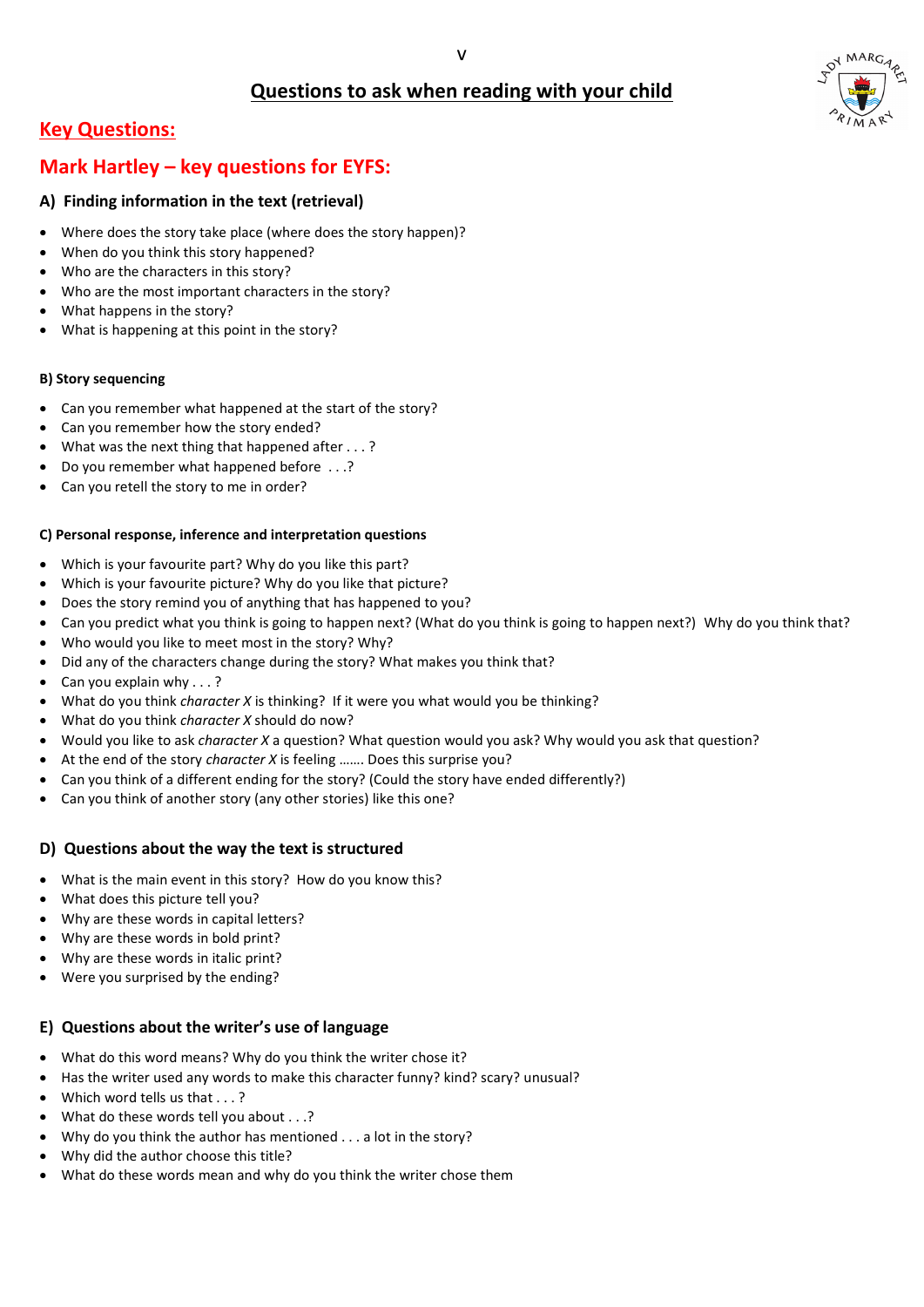| . Key questions for KSI                                                      |                                                      |                                                              |                                                                                    |  |  |  |  |
|------------------------------------------------------------------------------|------------------------------------------------------|--------------------------------------------------------------|------------------------------------------------------------------------------------|--|--|--|--|
| 1a define                                                                    | 1b retrieve                                          | 1c sequence                                                  | 1d in fer                                                                          |  |  |  |  |
| Why did the author use<br>the word $\rule{1em}{0.15mm}$ to<br>$describe$ $?$ | Who is/are the main<br>character(s) in the<br>story? | What happened<br>first/next/last?<br>What is the first/last  | What do you think<br>$\frac{1}{2}$ LS<br>saying/thinking/feeling<br>at this point? |  |  |  |  |
| Find and copy another<br>word for $\_\_$<br>Can you read around happen?      | Where is this story set?<br>When did _               | step in these<br>instructions?<br>How/where does the         | How did you feel when                                                              |  |  |  |  |
| this word to work out<br>what it means?                                      | What happened<br>before/after                        | story start?<br>Number these statements<br>in the order they | Can you explain why<br>$ $ How do you think the                                    |  |  |  |  |
| How can we find out<br>the meaning of this<br>word?                          | Is there a dilemma in<br>the story? What is it?      | happened.<br>When did                                        | author feels about ___?<br>Find the evidence in the<br>text.                       |  |  |  |  |
| What effect has the<br>author created by<br>repeating the word/<br>phrase    |                                                      | happen?                                                      | What effect did the<br>author want to create<br>by                                 |  |  |  |  |

# 1e predict

What do you think will happen next?

Who is on the front cover? What is in the background? How might these details give us clues about the content of the book?

What will \_\_\_\_\_\_\_\_\_\_\_ do next?

What do you think this chapter/section will be about?

What sentence/phrase do you think will come next?